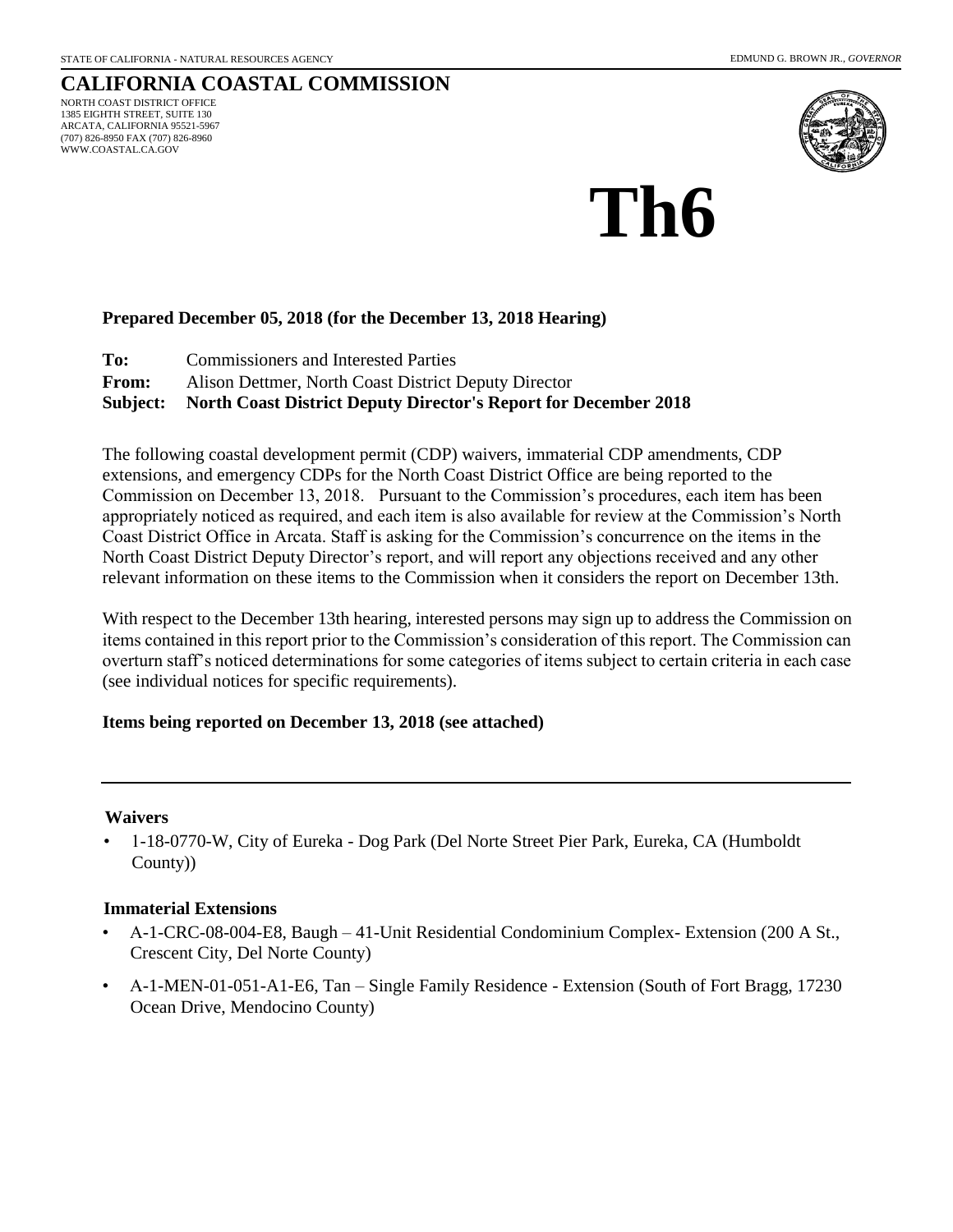#### **CALIFORNIA COASTAL COMMISSION** NORTH COAST DISTRICT OFFICE 1385 EIGHTH STREET, SUITE 130 ARC AT A, CALIFORNIA 95521-5967 PH (707) 826-8950 FAX (707) 826-8960 WWW.COASTAL.CA.GOV



November 28, 2018

# **Coastal Development Permit De Minimis Waiver Coastal Act Section 30624.7**

Based on the project plans and information provided in your permit application for the development described below, the Executive Director of the Coastal Commission hereby waives the requirement for a Coastal Development Permit pursuant to Section 13238.1, Title 14, California Code of Regulations. If, at a later date, this information is found to be incorrect or the plans revised, this decision will become invalid; and, any development occurring must cease until a coastal development permit is obtained or any discrepancy is resolved in writing.

**Waiver:** 1-18-0770-w

**Applicant:** City of Eureka; Attn: Miles Slattery

**Location:** On approximately two acres of City-owned land directly south of the Del Norte Street pier parking lot and playground, Eureka, Humboldt County (APN 007-031-004).

**Proposed Development:** The City of Eureka proposes after-the-fact to create an off-leash dog park on approximately two acres of upland waterfront land directly south of the Del Norte Street pier parking lot and playground. The development includes the installation of four-foot-tall, chain-link fencing around the perimeter of the park. The development also includes the installation of two pet waste kiosks with garbage cans and two signs at the entry gate, one with general dog park rules and one stating, "No unleashed dogs allowed outside of fenced area- please prevent harassment of shorebirds by abiding by local leash laws."

## **Rationale:**

The City of Eureka owns approximately 128 acres of publicly accessible waterfront land in southern Eureka stretching from Del Norte Street south to Pound Road, largely consisting of a segment of the California Coastal Trail (the "CCT;" known locally as the Hikshari' Trail and Eureka Waterfront Trail) surrounded by unprogrammed open space. The proposed two-acre dog park adds a recreational amenity to a relatively unused area of uplands near the foot of Del Norte Street, in close proximity to a public pier, playground, and the CCT. This public recreational area is served by a 30 space public parking lot and public restroom, as well as street parking on both sides of Del Norte Street and in the cui de sac at the foot of Del Norte Street. To prevent off-leash dogs from disturbing shorebirds and waterfowl on Humboldt Bay and adjacent marshland, the park includes a four-foottall perimeter fence and an educational sign at the entrance alerting users to wildlife in the area and the need to respect leash laws outside of the fenced dog park. To prevent water quality impacts, the fenced dog park is proposed a minimum of 30-feet from bay waters, and the park includes two pet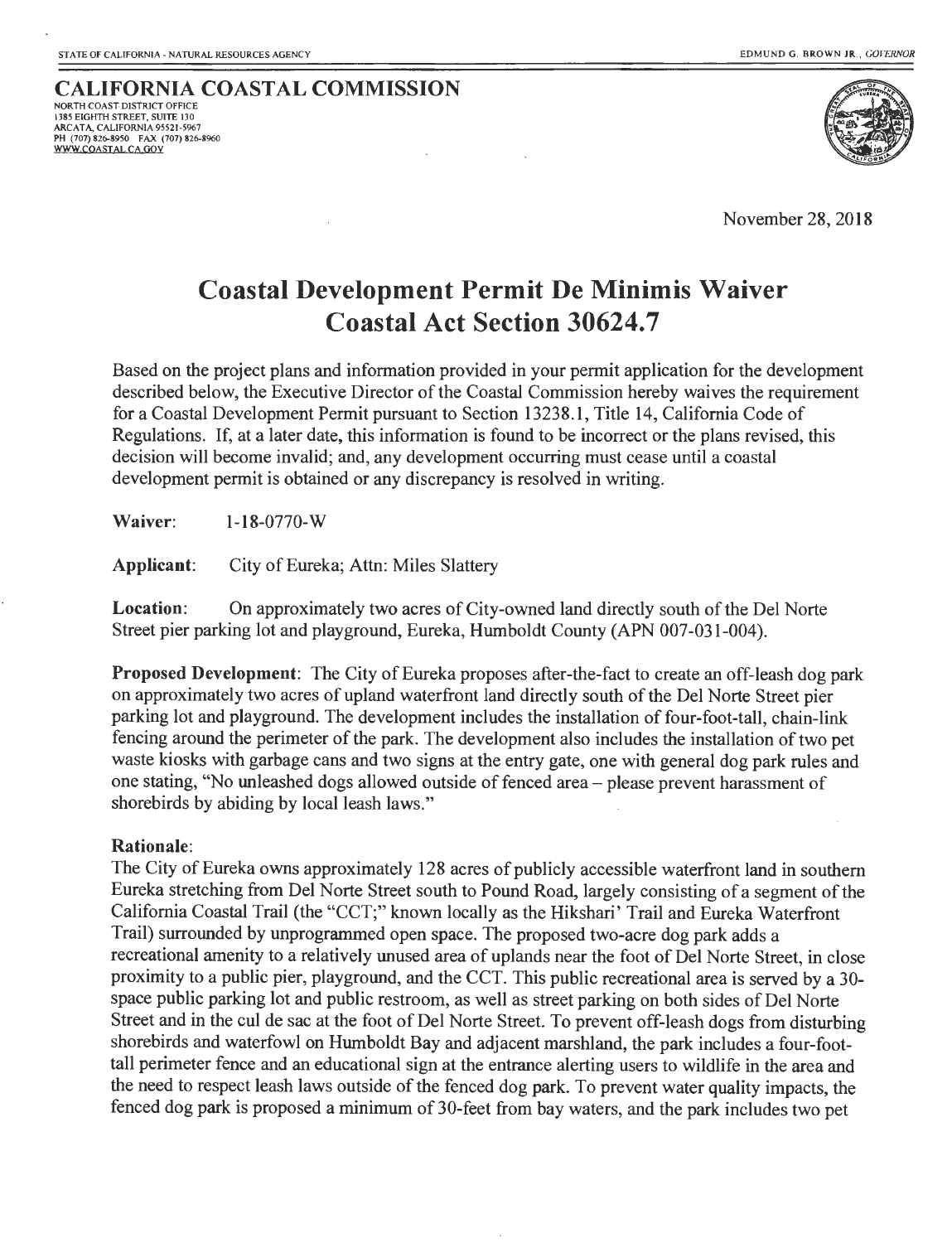waste kiosks and garbage cans. The site is elevated relative to the surrounding land so no views of the bay are afforded through the site from the segment of the CCT located to the east; the fence does not block any additional blue water views.

The proposed development will not adversely impact coastal resources, public access, or public recreation opportunities, and is consistent with past Commission actions in the area and Chapter Three policies of the Coastal Act.

This waiver will not become effective until reported to the Commission at its December 12-14 2018 meeting in Newport Beach and the site of the proposed development has been appropriately noticed, pursuant to 13054(b) of the California Code of Regulations. The Notice of Pending Permit shall remain posted at the site until the waiver has been validated and no less than seven days prior to the Commission hearing. If four (4) Commissioners object to this waiver of permit requirements, a coastal development permit will be required.

Sincerely,

John Ainsworth Executive Director

Cristi King

Coastal Program Analyst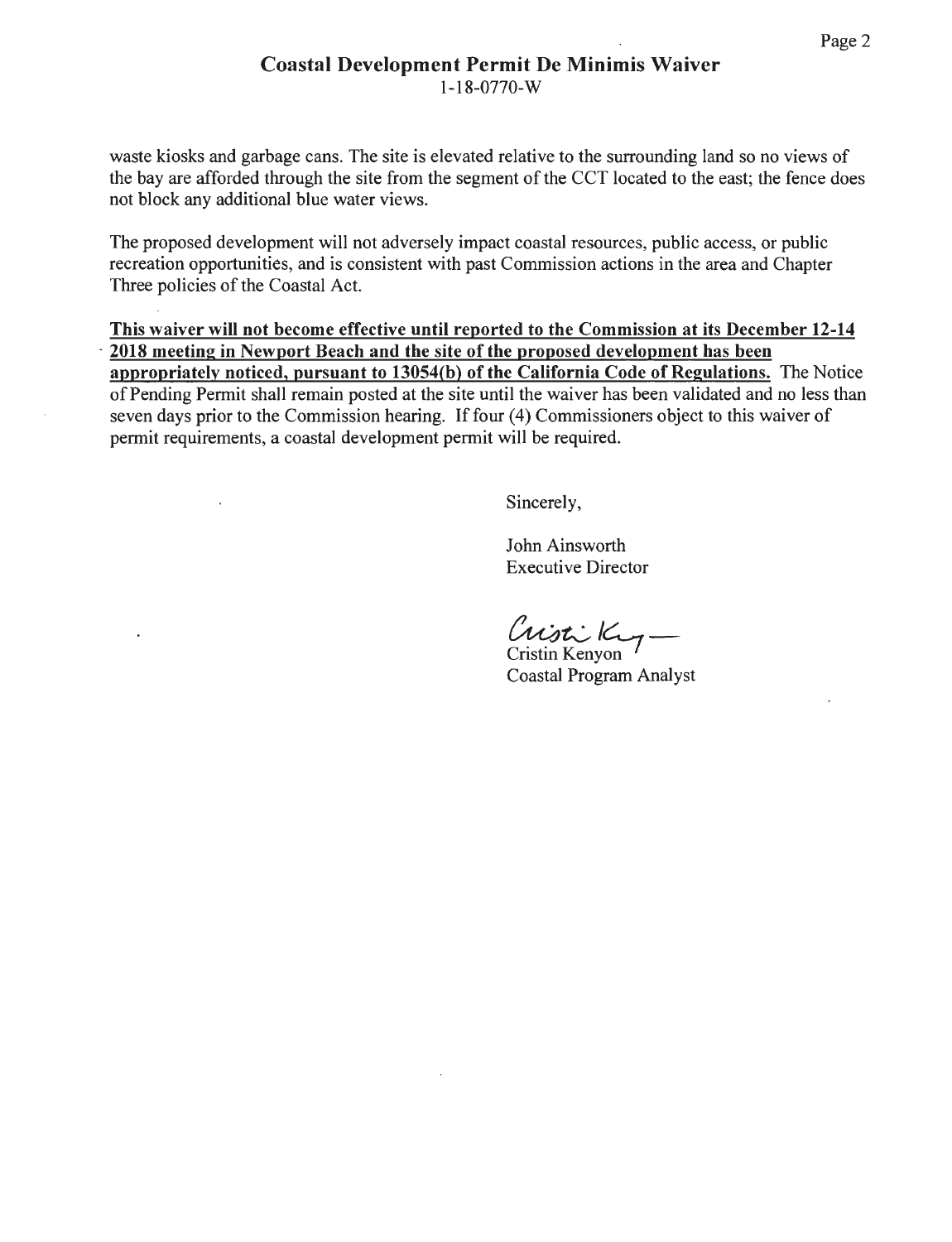#### **CALIFORNIA COASTAL COMMISSION**  NORTH COAST DISTRICT OFFICE 1385 EIGHTH STREET, SUITE 130 ARCATA, CALIFORNIA 95521-5967 PH (707) 826-8950 FAX (707) 826-8960 **www.coastal.ca.gov**



# **NOTICE OF EXTENSION REQUEST FOR COASTAL DEVELOPMENT PERMIT**

November 28, 2018

Notice is hereby given that CCPT/Baugh Corp.: Randy Baugh, has applied for a one year extension of A-1-CRC-08-004, approved by the California Coastal Commission on November 4, 2009.

for: Development of a two-story residential condominium complex of up to 41 dwelling units totaling  $\pm 70,612$ -sq.ft. of floor area within a  $\pm 35,306$ -sq.ft. building envelope; a ground-level, onsite parking lot providing 62 off-street parking spaces; and associated site improvements and coastal access amenities

at:. 200 A St., Crescent City (Del Norte County) (APN: 118-020-34)

Pursuant to Section 13169 of the Commission Regulations, the Executive Director has determined that there are no changed circumstances affecting the proposed development's consistency with the Coastal Act. The Commission Regulations state that "if no objection is received at the Commission office within ten (10) working days of publishing notice, this determination of consistency shall be conclusive ... and the Executive Director shall issue the extension." If an objection is received, the extension application shall be reported to the Commission for possible hearing.

Persons wishing to object or having questions concerning this extension application should contact the district office of the Commission at the above address or phone number.

Sincerely,

John Ainsworth Executive Director

Robert Menill District Manager